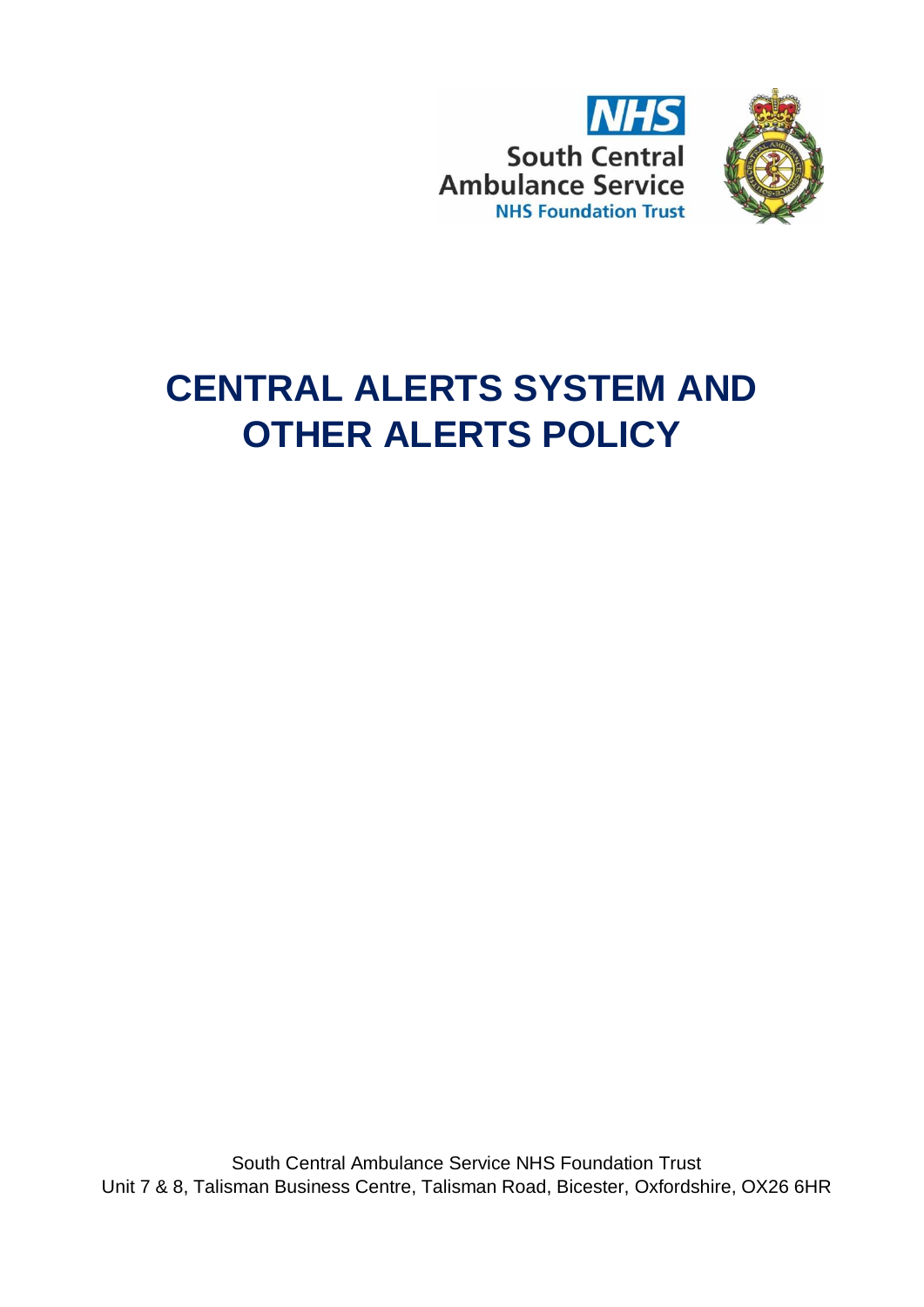#### <span id="page-1-0"></span>**DOCUMENT INFORMATION**

| Author:                    | John Dunn, Head of Risk and Security |
|----------------------------|--------------------------------------|
| Ratifying committee/group: | <b>Patient Safety Group</b>          |
| Date of ratification:      | May 2019                             |
| Date of Issue:             | May 2019                             |
| Review due by:             | May 2022                             |
| Version:                   | 4                                    |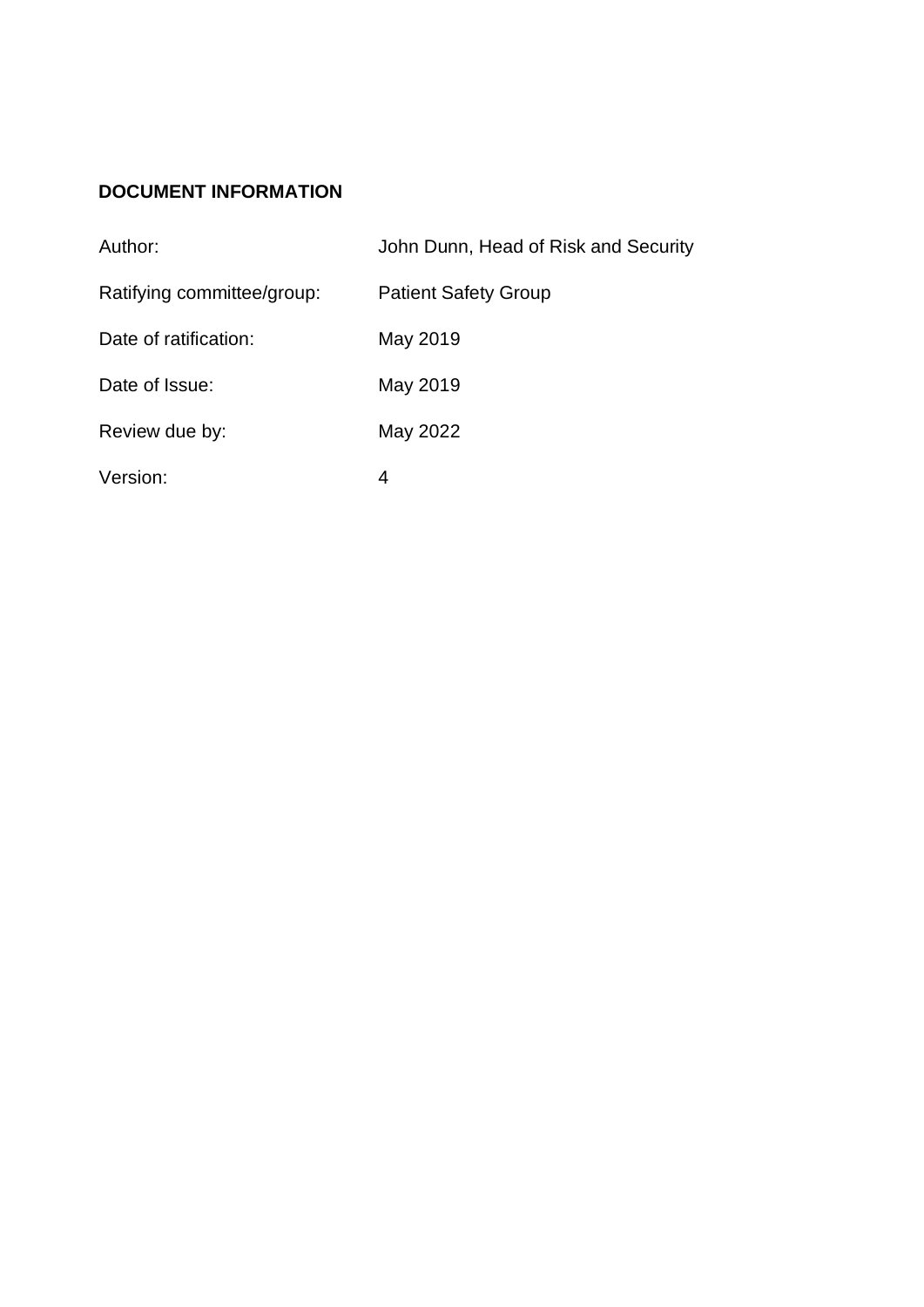# **Contents**

| 2.                                                                                                                                                  |  |  |
|-----------------------------------------------------------------------------------------------------------------------------------------------------|--|--|
|                                                                                                                                                     |  |  |
|                                                                                                                                                     |  |  |
|                                                                                                                                                     |  |  |
| 5.1                                                                                                                                                 |  |  |
| 5.2                                                                                                                                                 |  |  |
| 5.3                                                                                                                                                 |  |  |
| 5.4                                                                                                                                                 |  |  |
| 5.5                                                                                                                                                 |  |  |
| Associate Director of Information Management and Technology 6<br>5.6                                                                                |  |  |
| 5.7                                                                                                                                                 |  |  |
| 5.8                                                                                                                                                 |  |  |
| 5.9                                                                                                                                                 |  |  |
| 5.10                                                                                                                                                |  |  |
| 5.11                                                                                                                                                |  |  |
|                                                                                                                                                     |  |  |
|                                                                                                                                                     |  |  |
|                                                                                                                                                     |  |  |
|                                                                                                                                                     |  |  |
|                                                                                                                                                     |  |  |
|                                                                                                                                                     |  |  |
|                                                                                                                                                     |  |  |
|                                                                                                                                                     |  |  |
|                                                                                                                                                     |  |  |
| 9. Process for receiving, assessing, communicating and disseminating CAS alerts and                                                                 |  |  |
|                                                                                                                                                     |  |  |
|                                                                                                                                                     |  |  |
|                                                                                                                                                     |  |  |
|                                                                                                                                                     |  |  |
|                                                                                                                                                     |  |  |
|                                                                                                                                                     |  |  |
|                                                                                                                                                     |  |  |
|                                                                                                                                                     |  |  |
|                                                                                                                                                     |  |  |
| Appendix 2: Responsibility Matrix - Policies, Procedures and Strategies 16<br>Appendix 3: Equality Impact Assessment Form Section One - Screening17 |  |  |
| Appendix 4: Equality Impact Assessment Form Section Two - Full Assessment  18                                                                       |  |  |
|                                                                                                                                                     |  |  |
|                                                                                                                                                     |  |  |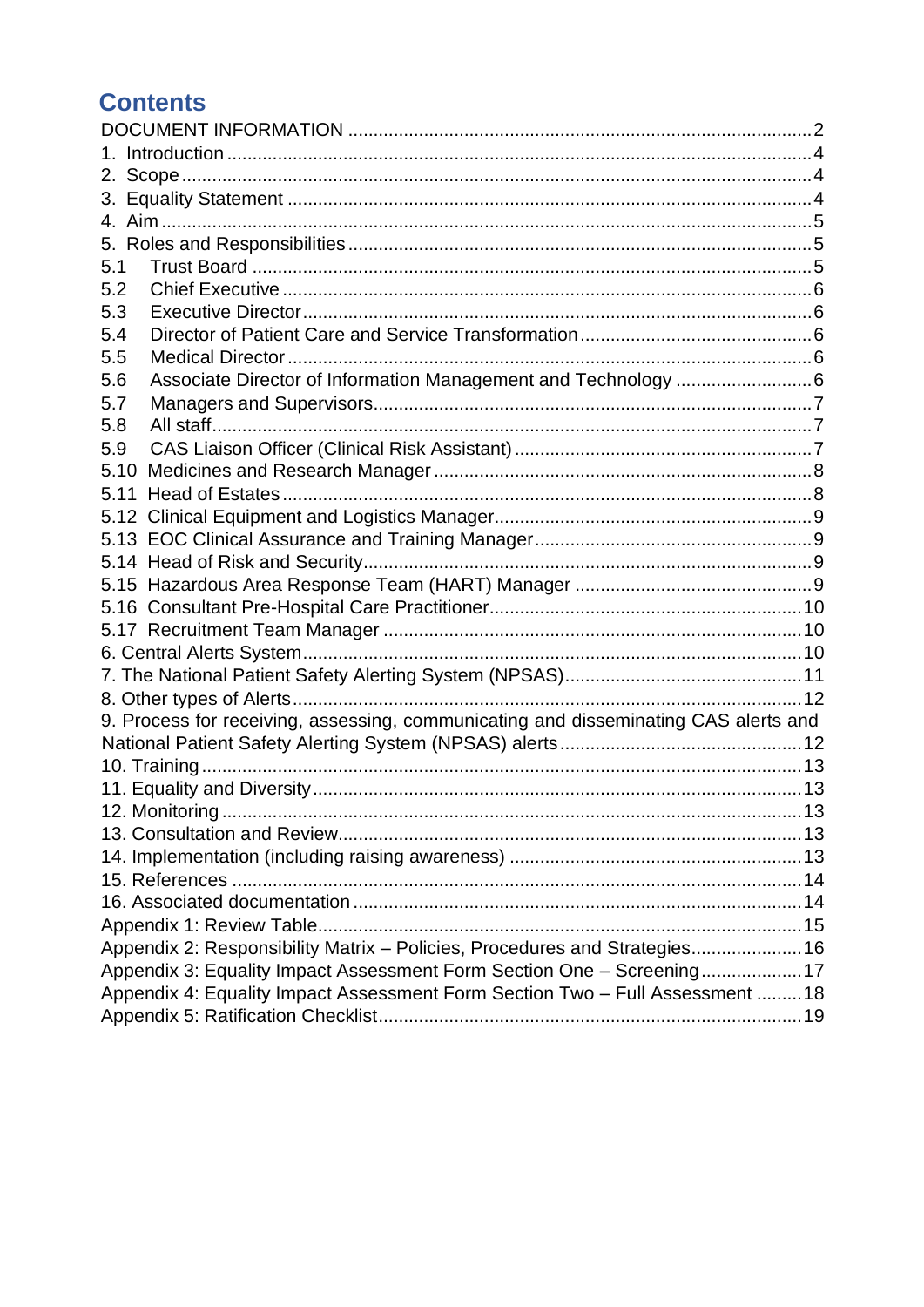#### <span id="page-3-0"></span>**1. Introduction**

1.1 The Central Alerting System is an electronic, web-based system used by the NHS for the issuing and cascading of various types of alerts, important public health messages and other safety critical information and guidance to NHS Trusts and other Health and Social Care providers. It brings together the Public Health Link (PHL) and the Safety Alert Broadcast System (SABS).

1.2 The National Patient Safety Alerting System (NPSAS) was launched by NHS England in January 2014 to alert NHS Trusts to emerging patient safety risks. The alerts issued by the NPSAS are issued via the Central Alerting System. The NPSAS has a three stage system of alerting consisting of Stage One: Warning; Stage Two: Resource and Stage Three: Directive. Alerts may cover:

- new or under recognised patient safety issues
- widespread, common and challenging patient safety issues

• information about improving systems for clinical governance, reporting and learning.

1.3 The Trust has a duty under the Health and Safety at Work Act 1974 to ensure the safety of it staff and anyone affected by the activities of the Trust; and this applies to the dissemination of information about hazards and issues contained within alerts.

1.4 In addition to this, the Care Quality Commission's core standard C1b states: 'Healthcare organisations protect patients through systems that ensure that patient safety notices, alerts and other communications concerning patient safety which require action are acted upon within required timescales.'

1.5 Therefore, each NHS Trust must have a robust and effective system for the receipt, acknowledgement, assessment and, where relevant, the dissemination and completion of the alerts issued by the Central Alerting System, the National Patient Safety Alerting System and alerts issued by other Healthcare organisations.

1.6 This policy sets out the arrangements the Trust has in place for the management of all of the central alerts and other type of alerts that it receives and/or disseminates.

#### <span id="page-3-1"></span>**2. Scope**

2.1 This policy applies to all Managers and staff who work for the Trust. It also applies to people who carry out work on behalf of the Trust such as Community First Responders and Private Provider organisations.

#### <span id="page-3-2"></span>**3. Equality Statement**

3.1 The Trust is committed to promoting positive measures that eliminate all forms of unlawful or unfair discrimination on the grounds of age, marriage and civil partnership,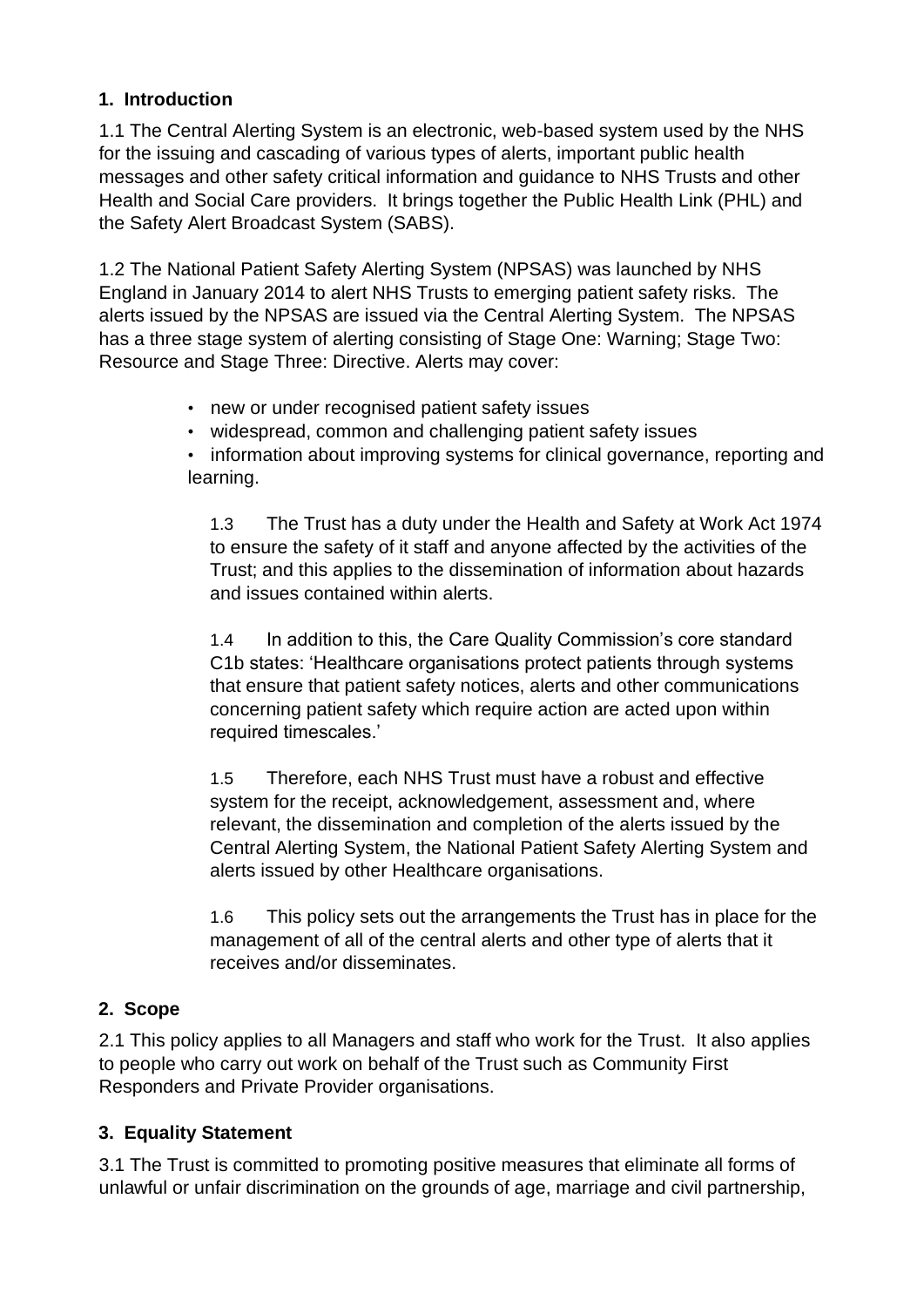disability, race, gender, religion/belief, sexual orientation, gender reassignment and pregnancy/maternity or any other basis not justified by law or relevant to the requirements of the post. The Trust will therefore take every possible step to ensure that this procedure is applied fairly to all employees regardless of the afore mentioned protected characteristics, whether full or part time or employed under a permanent or a fixed term contract or any other irrelevant factor.

3.2 By committing to a policy encouraging equality of opportunity and diversity, the Trust values differences between members of the community and within its existing workforce, and actively seeks to benefit from their differing skills, knowledge, and experiences in order to provide an exemplary healthcare service. The Trust is committed to promoting equality and diversity best practice both within the workforce and in any other area where it has influence.

3.3 Where there are barriers to understanding; for example, an employee has difficulty in reading or writing, or where English is not their first language, additional support will be put in place wherever necessary to ensure that the process to be followed is understood and that the employee is not disadvantaged at any stage in the procedure. Further information on the support available can be sought from the HR Department.

#### <span id="page-4-0"></span>**4. Aim**

4.1 The aim of the policy is to detail the arrangements for the receipt, assessment, dissemination and completion of all alerts received from the Central Alerts System, the National Patient Safety Alerting System, NHS Pathways and alerts from other Healthcare organisations and other alerts within the Trust.

4.2 The objectives are to ensure that the Trust has clear and defined arrangements for:

> • the receipt, assessment, communication, dissemination and management of all alerts received from the Central Alerts System and any other alerts.

> • obtaining responses from managers following the dissemination of central alerts and other alerts

• monitoring the completion of actions stated in the central alert or other type of alert to ensure the safety of all those who deliver and receive services from the Trust

• informing the Central Alerts System of receipt of any alert received from them, advising them whether or not it applies to the Trust; and if it does, the actions taken to comply with the alert; and informing them of the completion of alerts within the designated timeframes.

#### <span id="page-4-1"></span>**5. Roles and Responsibilities**

#### <span id="page-4-2"></span>**5.1 Trust Board**

5.1.1 The Trust Board will ensure the following:

• that there are suitable and sufficient arrangements in place for the receipt, assessment, dissemination and completion of central alerts and other alerts received by Trust.

• there is designated person to fulfil the role of CAS Liaison Officer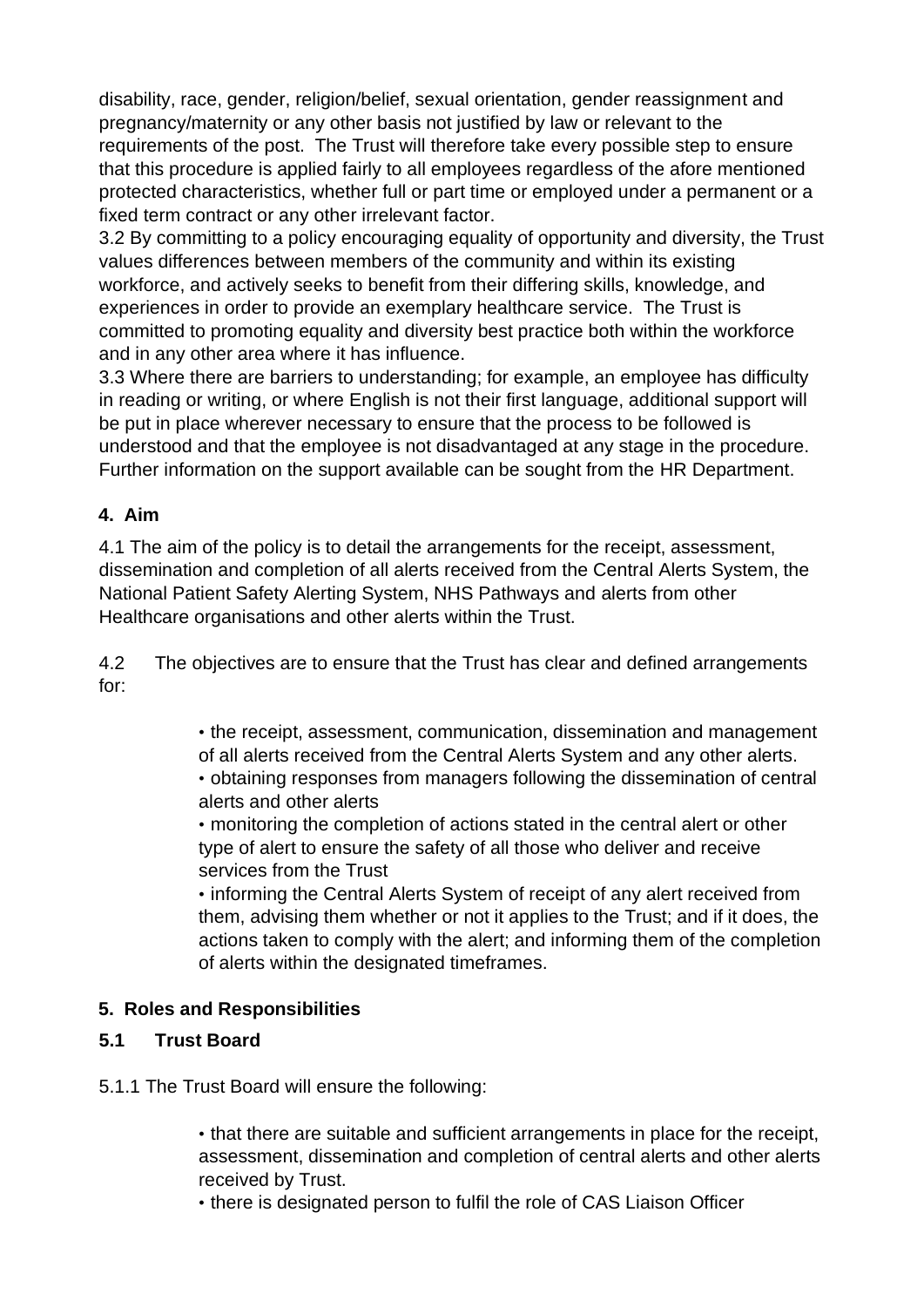• specific groups such as the Patient Safety Group, the Health, Safety and Risk Group and the Equipment, Vehicle Review Group receive information about relevant alerts and the completion of these.

#### <span id="page-5-0"></span>**5.2 Chief Executive**

5.2.1 The Chief Executive has overall responsibility for the effective implementation of this policy within the Trust and for having suitable and sufficient systems in place for the management of central alerts and other type of alerts received and disseminated by the Trust.

# <span id="page-5-1"></span>**5.3 Executive Director**

5.3.1 Executive Directors are responsible for ensuring that this Central Alerts System and other Alerts policy is effectively implemented within their own directorates.

# <span id="page-5-2"></span>**5.4 Director of Patient Care and Service Transformation**

5.4.1 On behalf of the Trust Board and the Chief Executive, the Director of Patient Care and Service Transformation has specific responsibility for ensuring that there are effective arrangements in place for the receipt, assessment and, where relevant, the communication, dissemination and completion of alerts.

5.4.2 They also have responsibility for ensuring that there are effective arrangements in place for:

- acknowledging receipt of alerts to the Central Alerts System within the designated timeframes
- informing the Central Alerts System within the designated time frames whether or not an alert is applicable and relevant to the Trust
- addressing and completing alerts within the designated timeframes • informing the Central Alerts System within the designated timeframes about the actions taken and the completion of a relevant and applicable alert
- addressing and completing Directives received by the National Patient Safety Alerting System
- devising and or/approving Clinical Directorate Alerts
- approving clinical memorandums and SCAScade guidance.

# <span id="page-5-3"></span>**5.5 Medical Director**

5.5.1 The Medical Director is responsible for:

- devising and/or approving Clinical Directorate Alerts
- approving clinical memorandums and SCAScade guidance

# <span id="page-5-4"></span>**5.6 Associate Director of Information Management and Technology**

5.6.1 The Associate Director of Information Management and Technology is responsible for: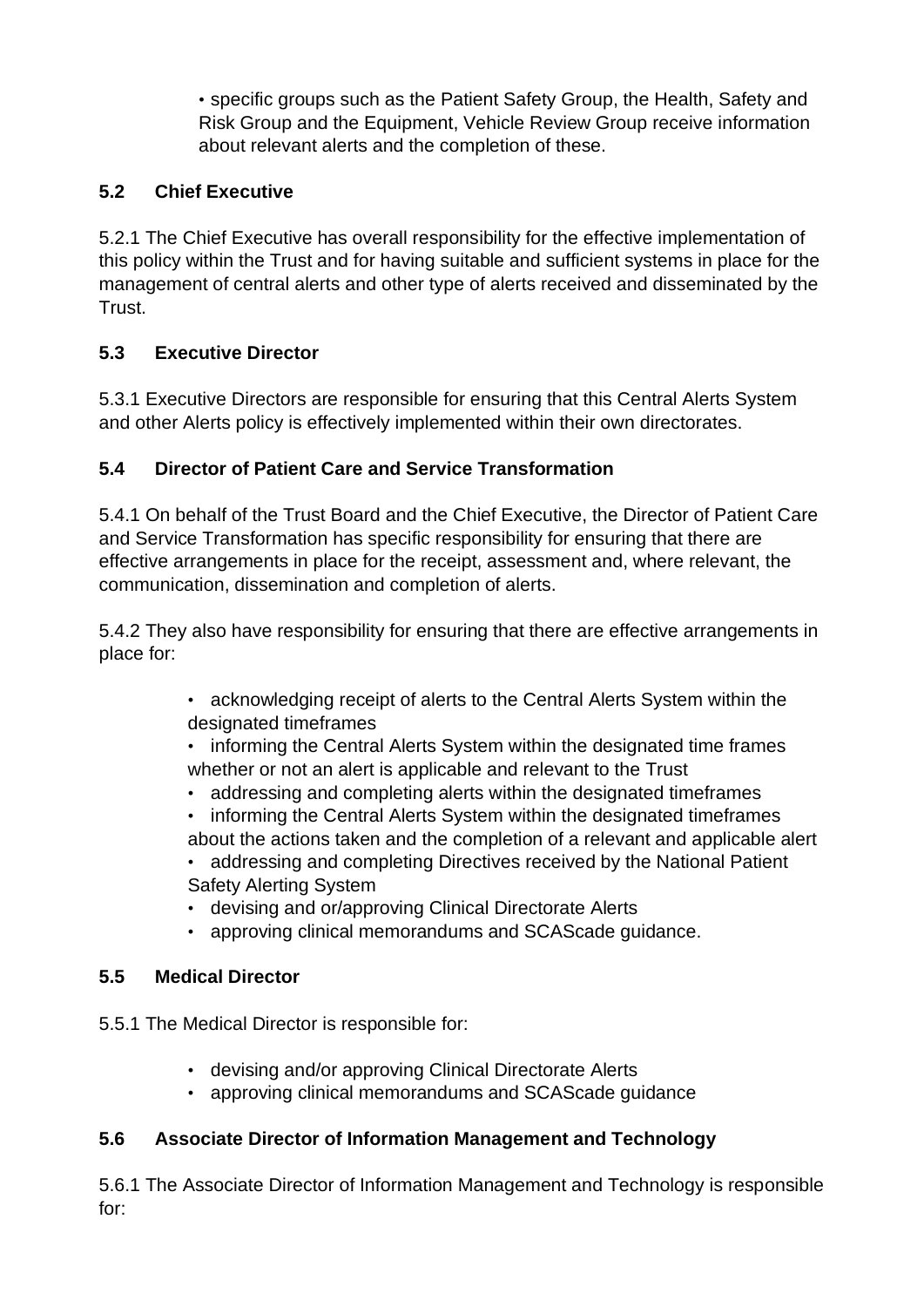• ensuring that there are arrangements in place for the assessment, dissemination and management of Information technology alerts, Cyber security alerts and Information governance alerts. For further information, please see the Information Management and Technology (IM&T) Security Policy and Alerts Policy.

#### <span id="page-6-0"></span>**5.7 Managers and Supervisors**

5.7.1. Managers and Supervisors have responsibility for:

- implementing this policy at a local level
- ensuring that all relevant actions stipulated in an alert are communicated to their staff using appropriate methods of communication

• ensuring that all actions are complied with and completed within the designated timeframes stated on the alert

• informing the CAS Liaison Officer that all actions stipulated in the alert have been completed within the designated timeframes

• Providing, upon request, evidence of the actions taken to comply with alerts.

#### <span id="page-6-1"></span>**5.8 All staff**

5.8.1 Where appropriate, all staff have a responsibility to abide by any actions taken in response to an alert that is relevant to the Trust.

5.8.2 Where necessary, they may also have to take appropriate actions within the required timeframes stipulated in an alert and submit a response to their line manager.

#### <span id="page-6-2"></span>**5.9 CAS Liaison Officer (Clinical Risk Assistant)**

5.9.1 The role of CAS Liaison Officer will be fulfilled by the Clinical Risk Assistant. The CAS Liaison Officer has responsibility for:

> • acknowledging receipt of central alerts to the Central Alerts System within the designated timeframes (two working days from the issue date)

• receiving, assessing, communicating and disseminating central safety alerts (including alerts from the Chief Medical Officer and alerts from the Dear Doctor Letters) and alerts from the National Patient Safety Alerting System (NPSAS) to relevant Managers and staff within the Trust

- informing, within the designated time frames, the Central Alerts System of whether or not an alert is relevant to the Trust
- ensuring that, where necessary, all who have actions for the completion of central safety alerts and NPSAS directives are sent reminders
- monitoring the completion of all actions on relevant central safety alerts and NPSAS directives
- ensuring that the status of all relevant alerts are updated onto the CAS System within the designated timeframes.
- informing the Central Alerts System that all stipulated actions within a relevant alert have been completed within the designated timeframes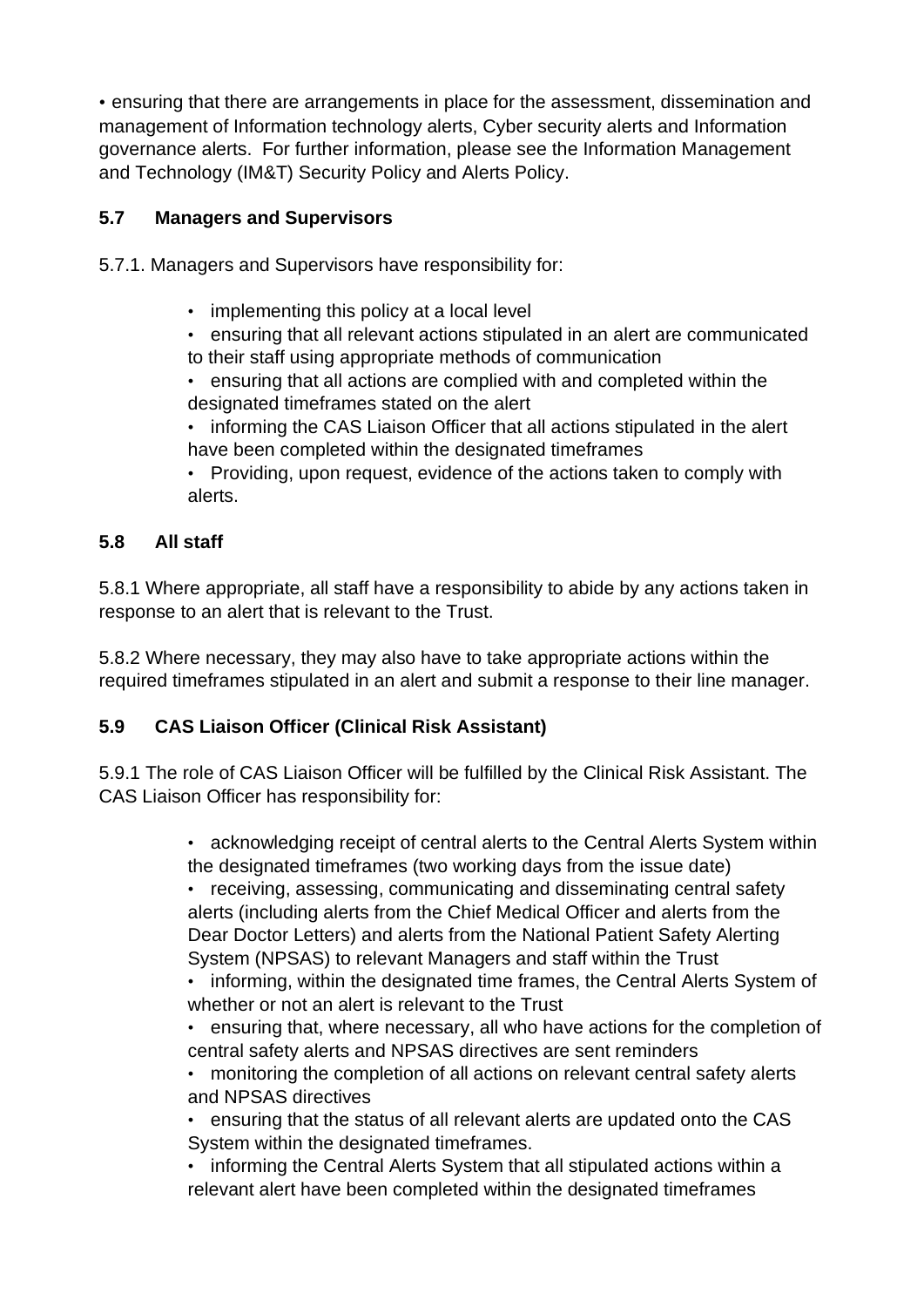• informing the NPSAS that all stipulated actions within a relevant directive have been completed

• ensuring that, when requested, evidence in relation to the actions taken to address alerts and NPSAS directives can be provided.

• maintaining a record of all of the alerts and NPSAS directives received by the Trust via the Central Alerts System and the management of them

• ensuring that an up-to-date distribution list for central safety alerts and NPSAS directives is maintained

• providing details of relevant safety alerts and NPSAS Directives to the Head of Risk and Security via the completed and up-to-date CAS Alerts spreadsheet

• notifying the Central Alert System of any changes of CAS Liaison Officer personnel.

5.9.2 In the absence of the Clinical Risk Assistant, the Head or Risk and Security will fulfil the above responsibilities.

#### <span id="page-7-0"></span>**5.10 Medicines and Research Manager**

5.10.1 The Medicines and Research Manager has responsibility for:

• receiving and assessing alerts from the Central Alerts System and the CAS Liaison Officer in relation to alerts from the Chief Medical Officer, alerts from Dear Doctor Letters and alerts from the MHRA (Drug Alerts) and the National Patient Safety Alerting System (NPSAS)

• advising the CAS Liaison Officer which of these alerts are relevant to the **Trust** 

• advising the CAS Liaison Officer which Clinical Teams should receive these relevant alerts

• where applicable, actioning and completing alerts and advising the CAS Liaison Officer of the completion of these alerts within the designated timeframes stated on the alerts

• ensuring that, when requested, evidence in relation to the actions taken to address alerts can be provided.

#### <span id="page-7-1"></span>**5.11 Head of Estates**

5.11.1 The Head of Estates is responsible for:

• ensuring that there are arrangements in place for the effective assessment and management of estates and facilities alerts

• identifying which estates and facilities alerts are applicable to the Trust and informing the CAS Liaison Officer of this within the designated timeframes

• ensuring that all of the required actions stipulated within the relevant alert are taken within the designated timeframes so as to ensure compliance with the alert

• informing the CAS Liaison Officer that all of the required actions of an estates and facilities alert are completed within the designated timeframes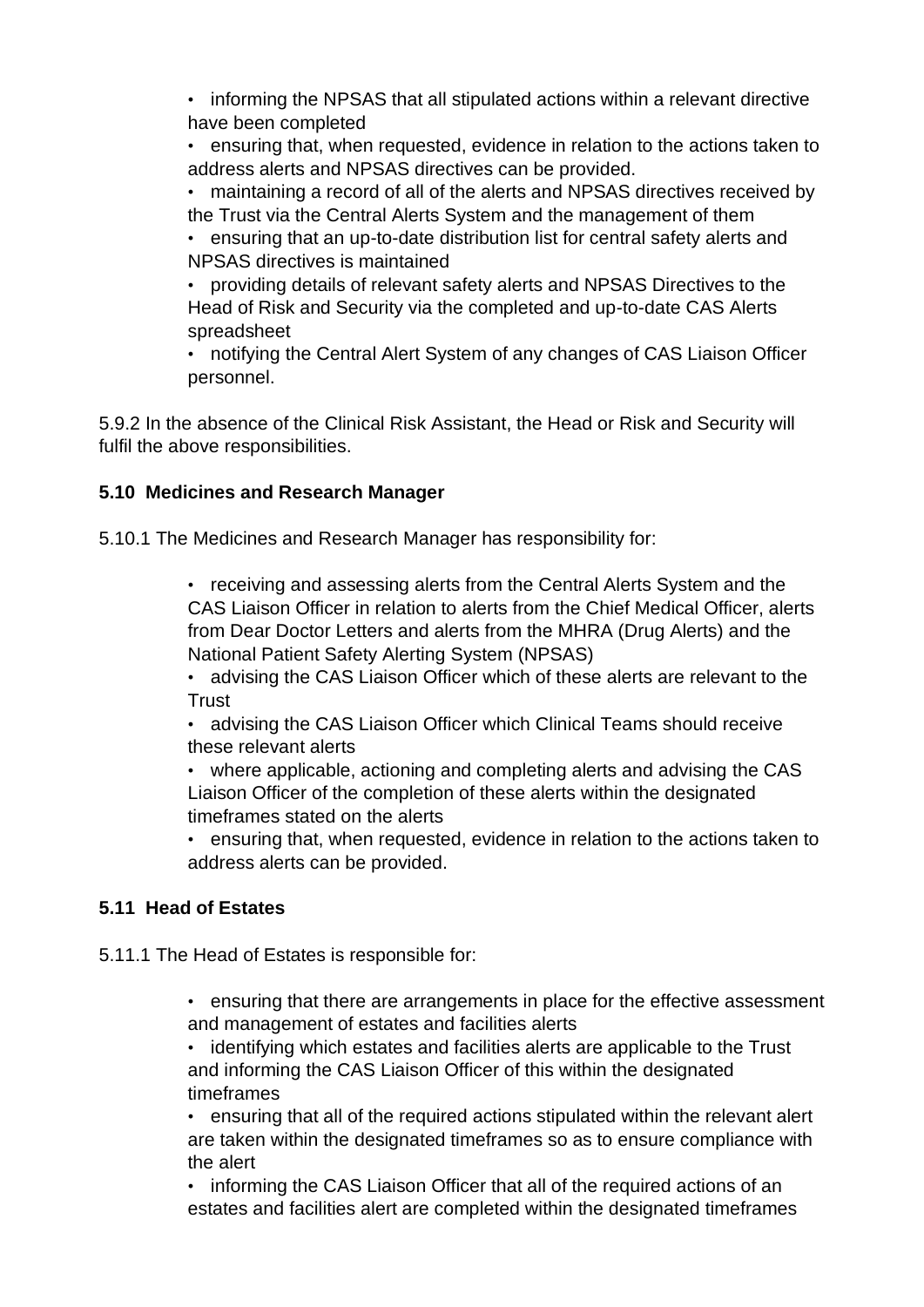• ensuring that, when requested, evidence in relation to the actions taken to address alerts can be provided.

## <span id="page-8-0"></span>**5.12 Clinical Equipment and Logistics Manager**

5.12.1 The Clinical Equipment and Logistics Manager is responsible for:

- ensuring that there are arrangements are in place for the effective assessment and management of relevant medical device alerts
- identifying which of the medical device alerts are applicable to the Trust and informing the CAS Liaison Officer of this
- ensuring that all of the required actions stipulated within the relevant alert are taken within the designated timeframes so as to ensure compliance with the alert
- informing the CAS Liaison Officer that all of the required actions of a medical device alert are completed within the designated timeframes
- ensuring that, when requested, evidence in relation to the actions taken to address alerts can be provided.

### <span id="page-8-1"></span>**5.13 EOC Clinical Assurance and Training Manager**

5.13.1 The EOC Clinical Assurance and Training Manager is responsible for:

• Receiving and assessing alerts from NHS Pathways and disseminating relevant alerts to Managers within the Trust for information or to action.

5.13.2 In the absence of the EOC Clinical Assurance and Training Manager, the Senior EOC Education Manager will fulfil the above responsibility.

#### <span id="page-8-2"></span>**5.14 Head of Risk and Security**

5.14.1 The Head of Risk and Security will be responsible for:

• providing details of relevant central safety alerts and NPSAS Directives to the Patient Safety Group and where applicable, the Health, Safety and Risk Group and the Equipment, Vehicle Review Group

• providing a report to the Patient Safety Group on the relevant central safety alerts and NPSAS directives received by the Trust and the actions taken

• dealing with the acknowledgement and administration of the alerts when the Clinical Risk Assistant is off

• issuing Health and Safety Notices and Risk Notices (in the absence of the Head of Risk and Security these will be issued by the Non-Clinical Risk Manager).

#### <span id="page-8-3"></span>**5.15 Hazardous Area Response Team (HART) Manager**

5.15.1 The HART Manager must ensure arrangements are in place for the effective assessment and management of alerts received by the National Ambulance Resilience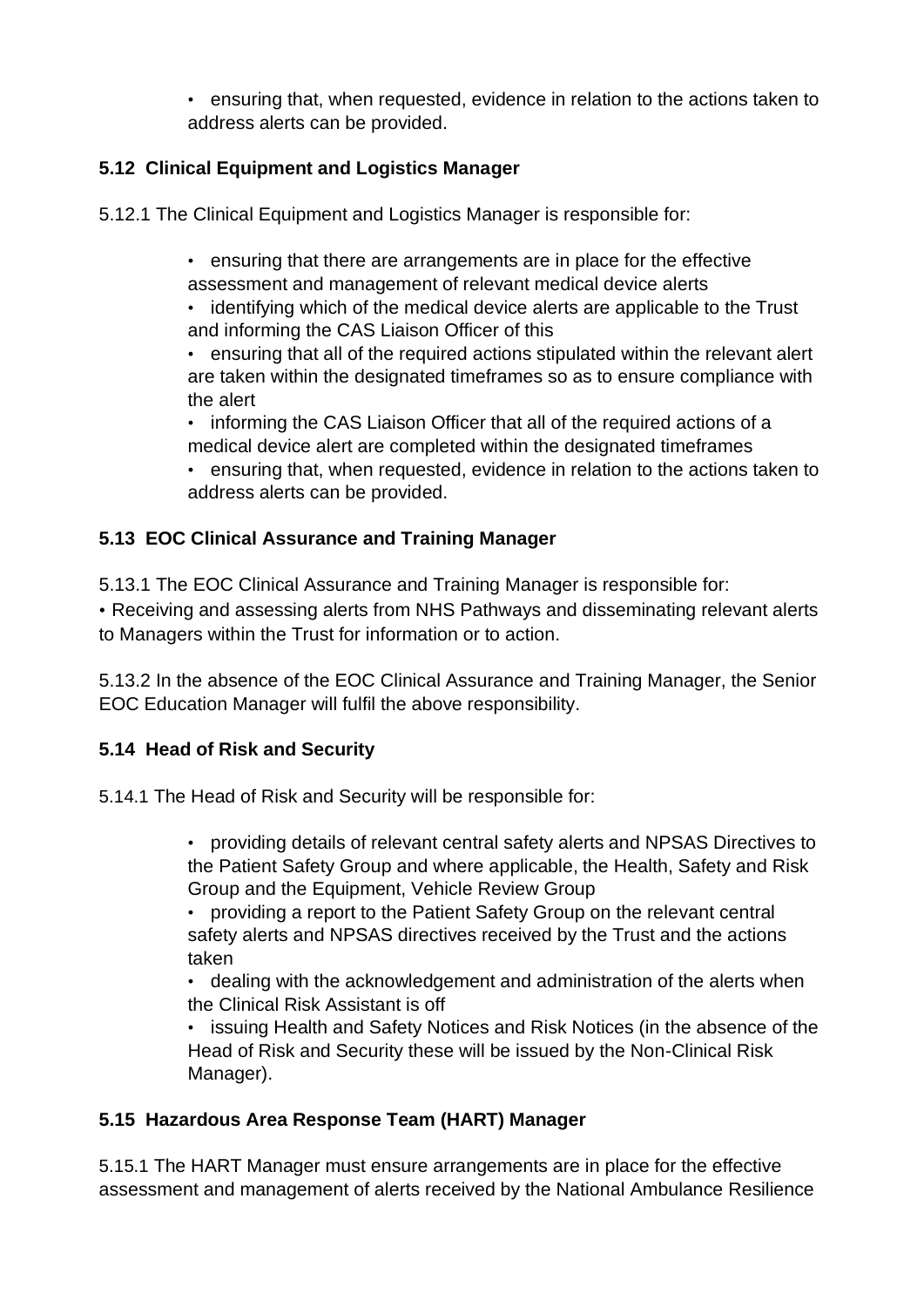Unit (NARU) and for ensuring that all of the required actions stipulated within the relevant alert are taken so as to ensure compliance with the alert.

5.15.2 The HART Manager must share the NARU alert with all relevant staff within HART.

#### <span id="page-9-0"></span>**5.16 Consultant Pre-Hospital Care Practitioner**

5.16.1 The Consultant Pre-Hospital Care Practitioner is responsible for:

• ensuring that clinical directives, memorandums and SCAScade guidance are disseminated within the Trust and to relevant Private Provider organisations

• obtaining assurance from Trust Managers and Supervisors that they and their staff have complied with Clinical Directives, clinical memorandums and SCAScade guidance

• ensuring that when carrying out the inspections and clinical governance checks on Private Providers a check is carried out to verify that they are complying with the requirements of any applicable central alerts, NPSAS alerts and other alerts and any applicable Clinical Directives, clinical memorandums and SCAScade guidance.

#### <span id="page-9-1"></span>**5.17 Recruitment Team Manager**

5.17.1 The Recruitment Team Manager is responsible for ensuring:

• that there are arrangements in place for the receipt, assessment and management of the alerts received from the National Clinical Assessment Service about registered health care professionals who performance or conduct potentially poses a risk to patients and possibly staff

• that a list containing the details of the individuals on these alerts is maintained

• that a check is carried out to identify if the names of any applicants for posts with the Trust are on the alerts and/or the said list.

• For further information, please see the Recruitment policy and procedure.

#### <span id="page-9-2"></span>**6. Central Alerts System**

6.1 The Central Alerts System (CAS) issues various types of alerts to inform, advise and guide so as to ensure the safety of patients, staff or others who may be affected by the activities of NHS Trusts and Healthcare organisations. The types of alerts issued by the CAS consist of:

- Patient Safety Alerts (PSA)
- Medical Device Alerts (MDA)
- Estates and Facilities Alerts (EFA)

• The Medicines and Healthcare products Regulatory Agency (MHRA) – Drug Alerts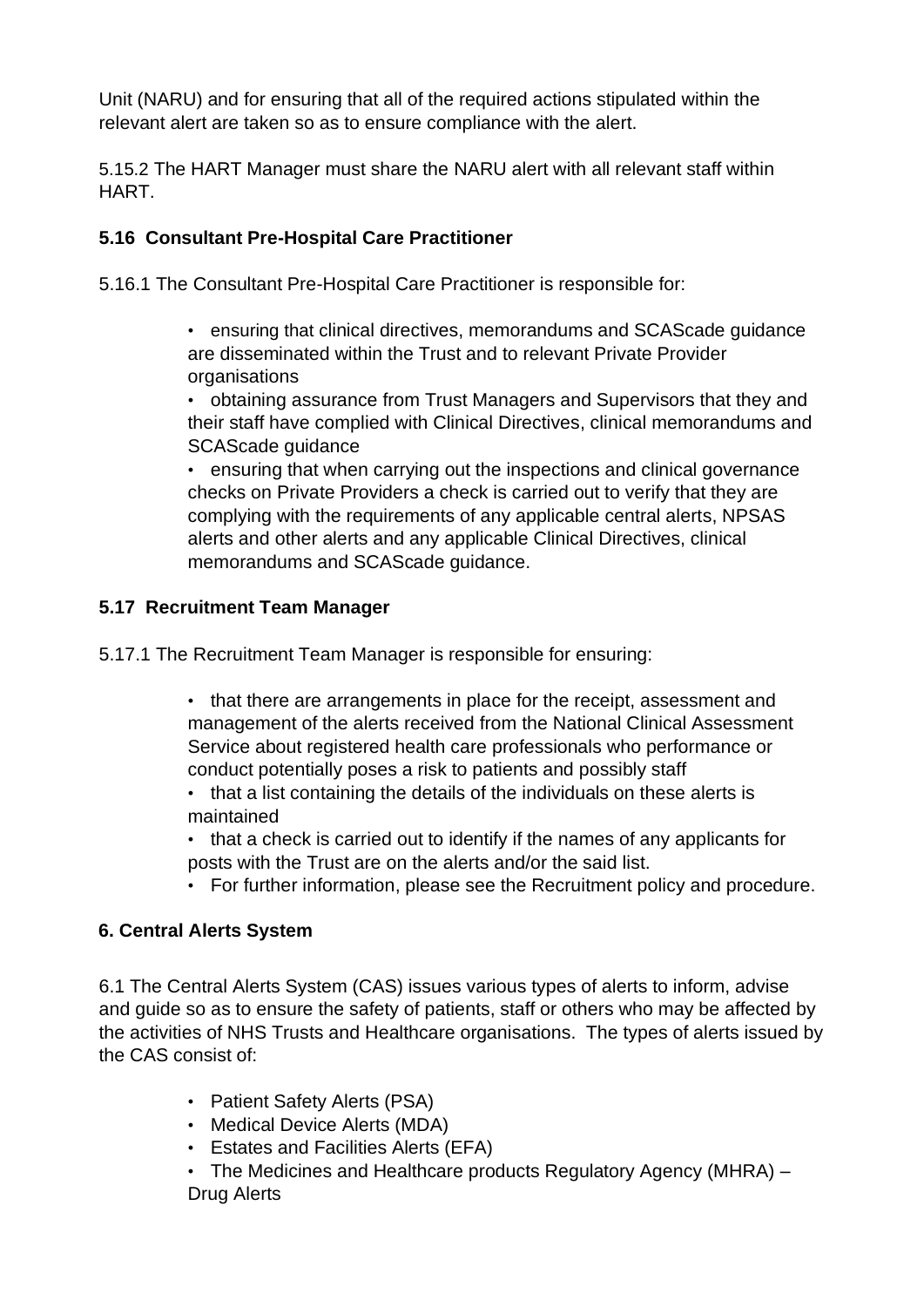- Chief Medical Officer Messaging (CMO)
- National Health Service Blood and Transplant (NHSBT)
- The Department of Health (DH)
- National Institute of Clinical Excellence (NICE)

• Medicines and Healthcare Products Regulatory Agency - Dear Doctor Letter (MHRS DDL)

6.2 Each of these alerts must be assessed to identify whether or not they apply to the Trust; and the Central Alerts System must be advised of this within the designated timescales. If they do apply then they must be disseminated throughout the Trust by the CAS Liaison Officer and the necessary actions must be taken in response to the alert by the recipients.

#### <span id="page-10-0"></span>**7. The National Patient Safety Alerting System (NPSAS)**

7.1 The National Patient Safety Alerting System (NPSAS) issues patient safety alerts via the Central Alerts System to ensure that emerging patient safety risks are quickly communicated to Trusts. It also acts as an educational and implementation resource and encourages information sharing between organisations. The potential areas addressed by these alerts include but are not limited to:

> • alerts for new or under recognised patient safety issues – where there is the potential to cause death or severe harm but which healthcare providers may not have knowledge or experience of the risk

> • alerts for widespread, common and challenging patient safety issues, not solved by alerts in isolation

> • alerts aimed at improving systems for clinical governance, reporting and learning – these alerts would aim to address significant risk in patient safety management systems.

#### 7.2 The NPSAS has a three stage alert system:

• a stage one alert is a **Warning** – which warns organisations of emerging risk. It can be issued very quickly once a new risk has been identified (by NHS England) to allow rapid dissemination of information.

• a stage two alert is a **Resource** – and may be issued some weeks or months after a stage one alert to help address the risks within this alert and could consist of:

- **O** the sharing of relevant local information identified by providers
- **O** the sharing of examples of local good practice
- access to tools and resources that help providers implement solutions

access to learning resources that are relevant to all healthcare workers and can be used as evidence of continuous professional development.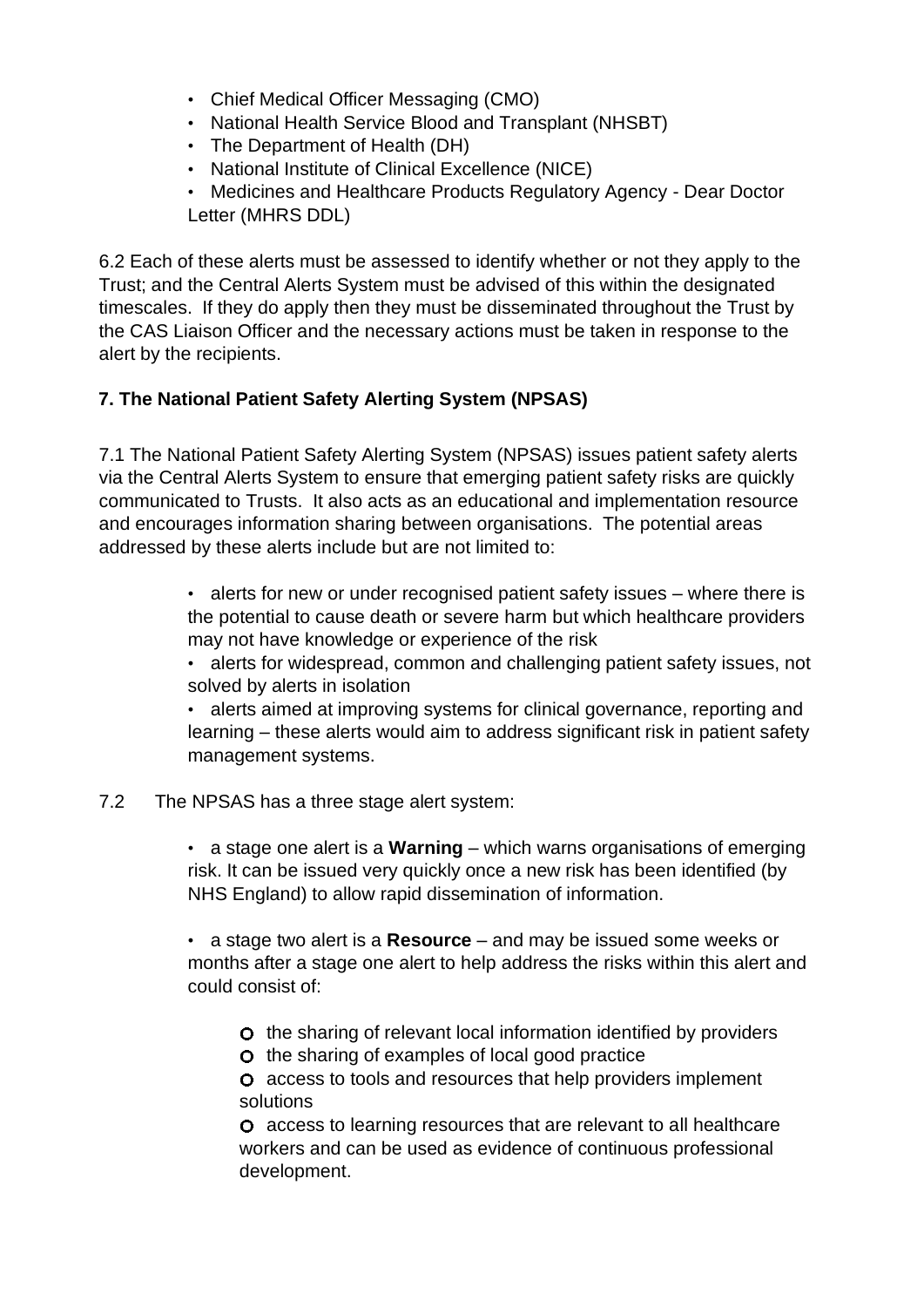• a stage three alerts is a **Directive** – and upon receipt of this, organisations have to confirm that they have implemented specific actions or solutions to mitigate the risk within the designated timeframes.

#### <span id="page-11-0"></span>**8. Other types of Alerts**

8.1 Other external types of alerts that can be received by the Trust consist of:

- NHS Pathways Alerts
- NHS Counter Fraud Authority Alerts
- National Ambulance Resilience Unit Alerts

8.2 The alerts received from NHS Pathways will be assessed and, where relevant disseminated throughout the Trust by the EOC Clinical Assurance and Training Manager or the Senior EOC Education Manager.

8.3 The alerts on fraud received from NHS Counter Fraud Authority will be assessed and, where relevant, disseminated throughout the Trust as appropriate.

8.4 The alerts received from the National Ambulance Resilience Unit will be disseminated by the HART Manager.

- 8.5 Alerts issued by the Trust consist of:
	- Clinical directives (mandatory)
	- Clinical memorandums (advisory)
	- SCAScade (guidance)
	- Health and Safety Notices
	- Risk Notices

8.6 Once they have been approved by the Director of Patient Care and Service Transformation and/or the Medical Director, the Clinical directives, memorandums and SCAScade guidance will be issued by the Consultant Pre-Hospital Care Practitioner. 8.7 Health and Safety Notices and Risk Notices will be issued by the Head of Risk and Security or the Non-Clinical Risk Manager.

#### <span id="page-11-1"></span>**9. Process for receiving, assessing, communicating and disseminating CAS alerts and National Patient Safety Alerting System (NPSAS) alerts**

9.1 The CAS Liaison Officer (Clinical Risk Assistant) will receive the alert from the Central Alerts System and within the designated timeframe of 48 hours will, on behalf of the Trust, acknowledge receipt of the alert via the CAS web site.

9.2 The CAS Liaison Officer (Clinical Risk Assistant) will receive the alert or directive from the National Patient Safety Alerting System (NPSAS) and, where appropriate, disseminate it to relevant managers within the Trust.

9.3 Depending on the type of alert, the CAS Liaison Officer will discuss with the relevant Trust lead whether or not the alert applies to the Trust and will inform the Central Alerting System accordingly and, where necessary, the National Patient Safety Alerting System. For instance if it is an Estates and Facilities Alert, the CAS Liaison Officer will discuss the relevance and applicability of the alert to the Trust with the Head of Estates; and if it is a medical device alert, the CAS Liaison Officer will discuss the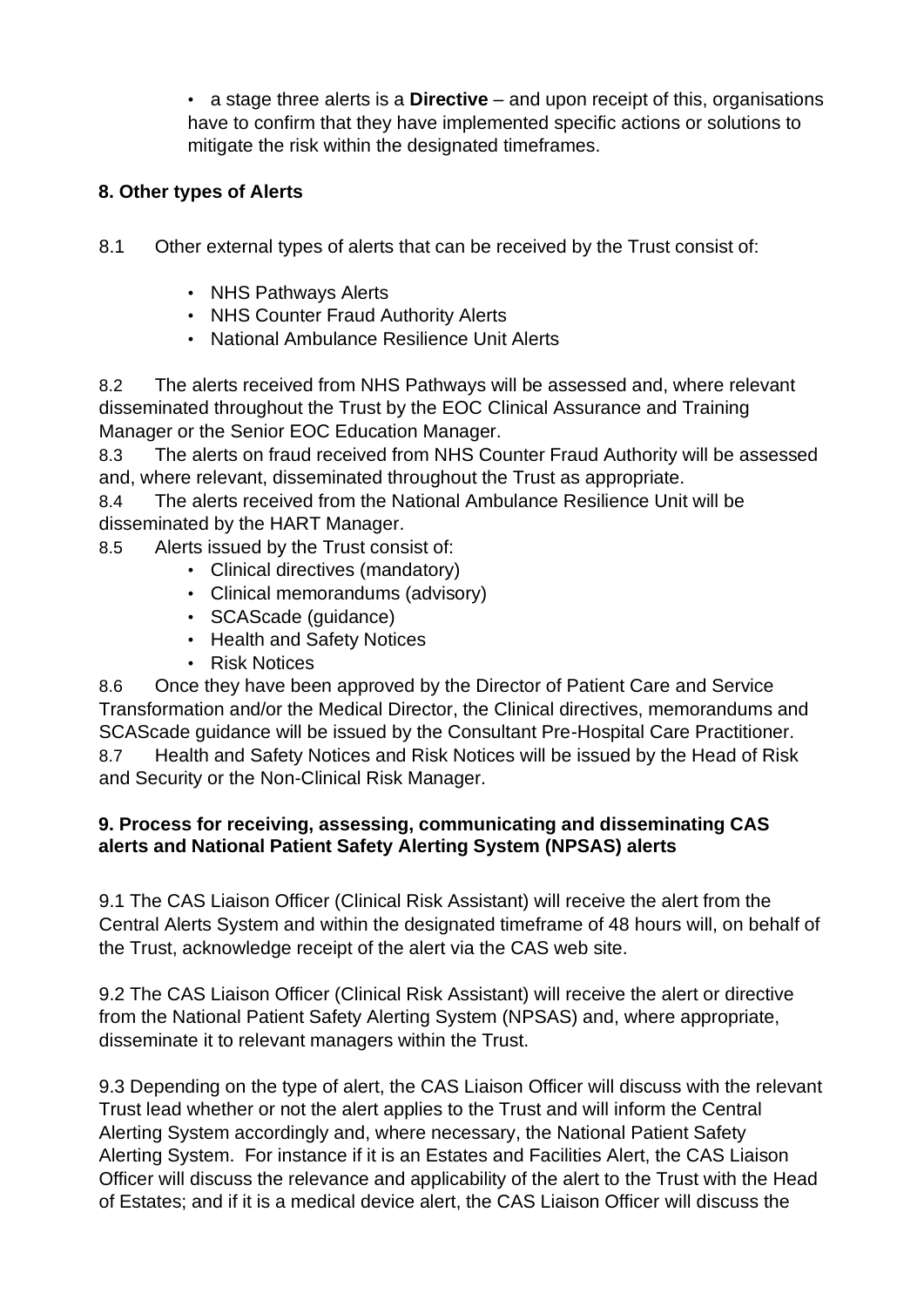relevance and applicability of the alert to the Trust with the Clinical Equipment and Logistics Manager.

9.3 If the alert is deemed as not being relevant to the Trust then the CAS Liaison Officer will inform the Central Alerts System of this and close the alert.

9.4 If the alert is relevant and applicable to the Trust, it will be sent to appropriate operational leads for information and/or action. It is clearly stated on the alert whether or not a response is required. A list of the personnel who should receive the alert is also listed on each alert.

9.5 If the alert requires action to be taken, it will be for the recipient of the alert to complete the actions and notify the CAS Liaison Officer or their deputy of the actions that have been taken and that all actions have been completed within the designated timeframes.

9.6 Once the CAS Liaison Officer has collated all responses to the alert and has reasonable assurance that all necessary actions, as stipulated in the alert, have been taken then they will formally inform the Central Alerts System of this and close the alert. They will do the same with any directive/alerts issued by the National Patient Safety Alerting System (NPSAS).

#### <span id="page-12-0"></span>**10. Training**

10.1 No training is required for this policy; and any guidance on alerts from the Central Alerts System will be provided by the CAS Liaison Officer to the receiving manager.

#### <span id="page-12-1"></span>**11. Equality and Diversity**

11.1 An equality and diversity impact assessment has been carried out on this policy and can be found at appendix 3.

#### <span id="page-12-2"></span>**12. Monitoring**

12.1 The effectiveness of this policy will be monitored and reviewed as indicated on the front sheet – or sooner subject to legislative change.

#### <span id="page-12-3"></span>**13. Consultation and Review**

13.1 A consultation exercise on the policy will be carried out with the relevant stakeholders.

13.2 This policy will be reviewed every three years or sooner if there are any relevant changes to legislation or best practice.

#### <span id="page-12-4"></span>**14. Implementation (including raising awareness)**

14.1 The policy will be implemented and communicated to managers and staff within the Trust via the weekly newsletter, Staff Matters.

14.2 Emails will also be sent to senior managers and area managers asking them to bring the existence of the policy to their staff.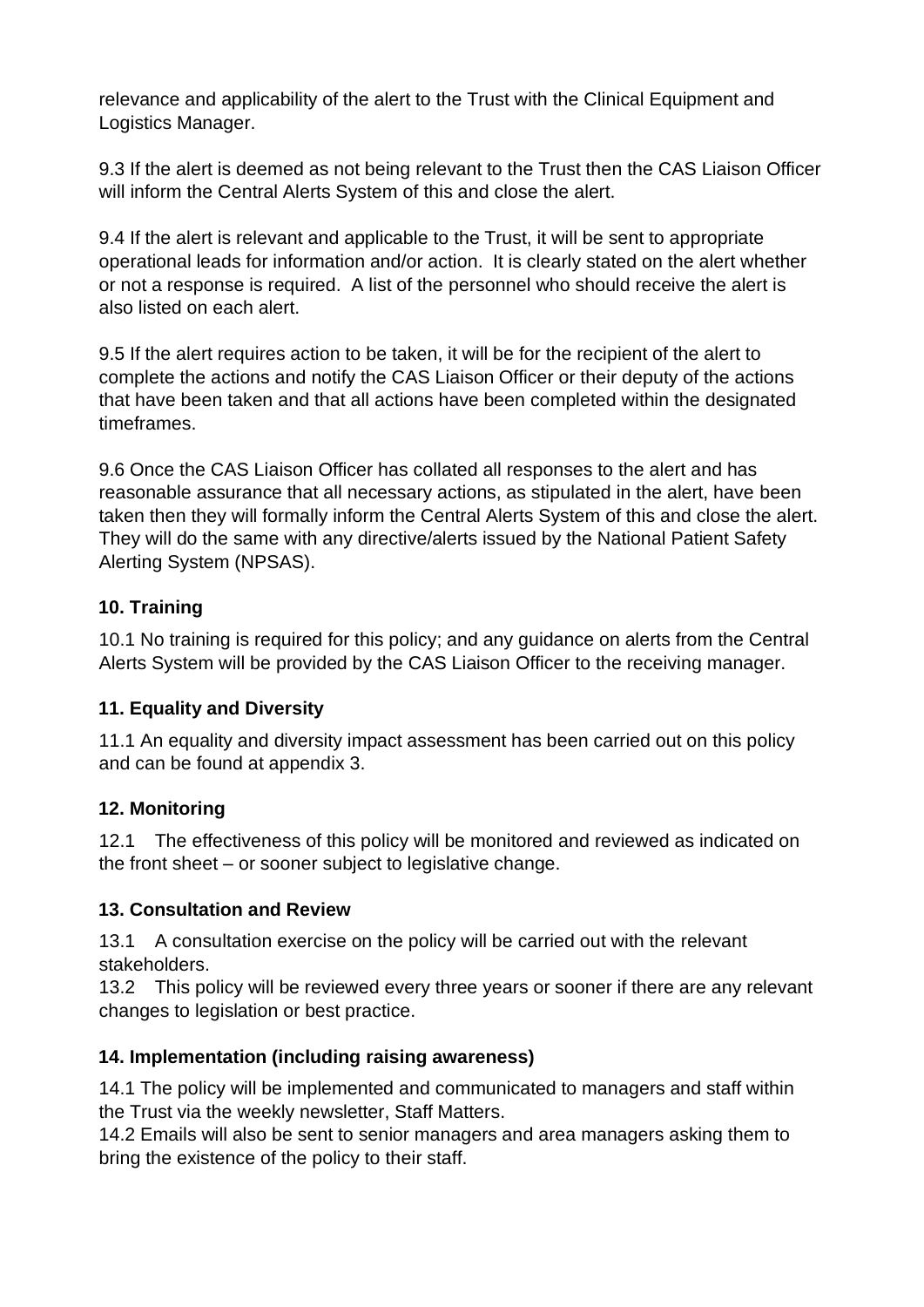#### <span id="page-13-0"></span>**15. References**

- Health and Safety at Work Act 1974
- The Care Act 2014
- Department of Health Essential Standards of Quality and Safety
- MHRA, (DB2010 (01) Device Bulletin: Reporting adverse incidents and disseminating medical device alerts
- Care Quality Commission, 2012/13, Core Standards CIB: Safety Notices
- Care Quality Commission, Supporting Note, Safety Alerts
- Care Quality Commission, Using evidence of Outcomes to demonstrate compliance, Guidance for providers, September 2010.

• NHS England: An introduction to the NHS England National Patient Safety Alerting System.

#### <span id="page-13-1"></span>**16. Associated documentation**

- Risk management strategy
- Health and safety policy and procedure
- Incident reporting policy
- Medicines management policy
- Diagnostic and therapeutic medical devices policy
- Clinical services policy and procedure
- Information Management and Technology (IM&T) Security Policy and Alerts Policy.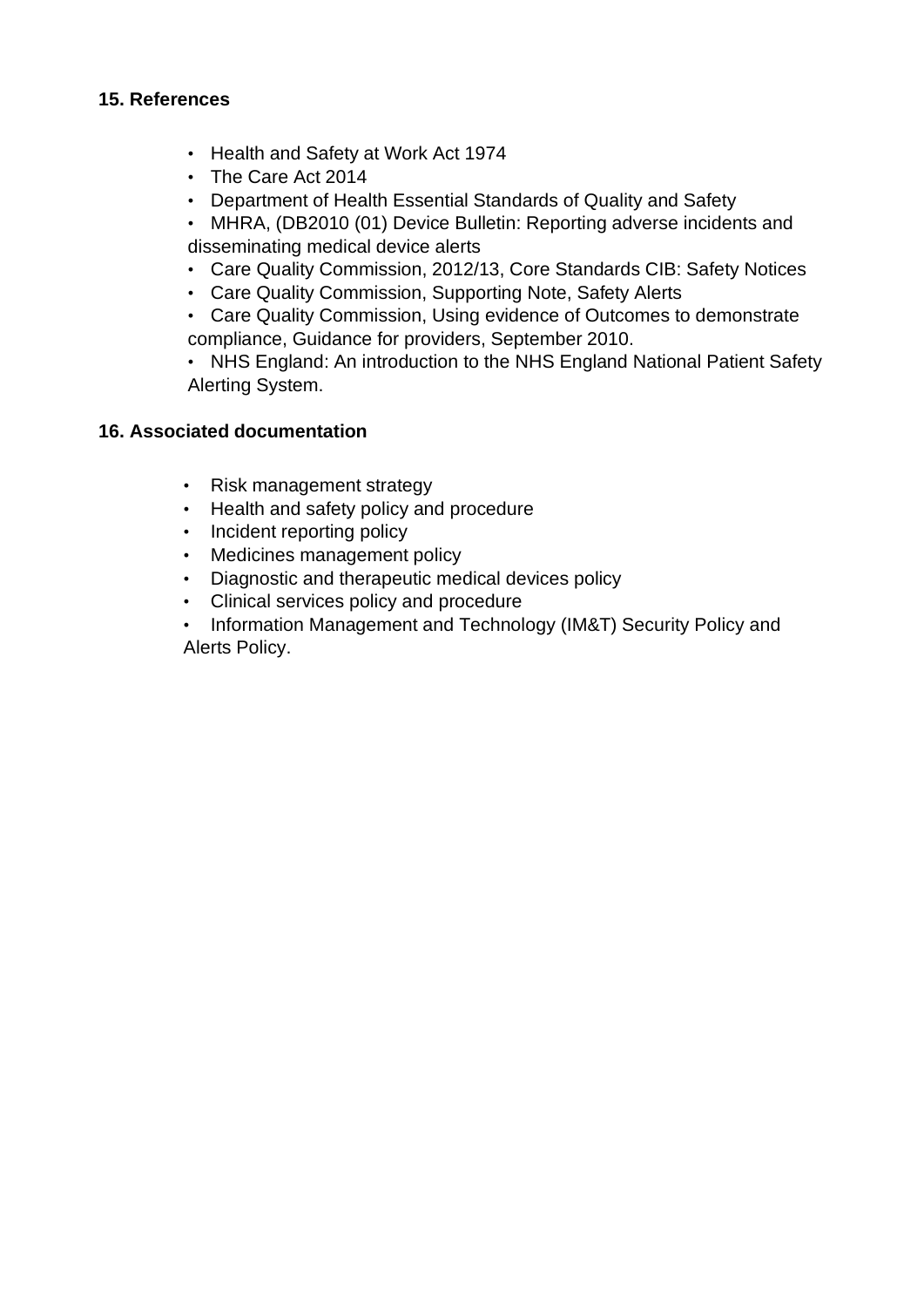# <span id="page-14-0"></span>**Appendix 1: Review Table**

A full review has been carried out for this policy. A review table is available on request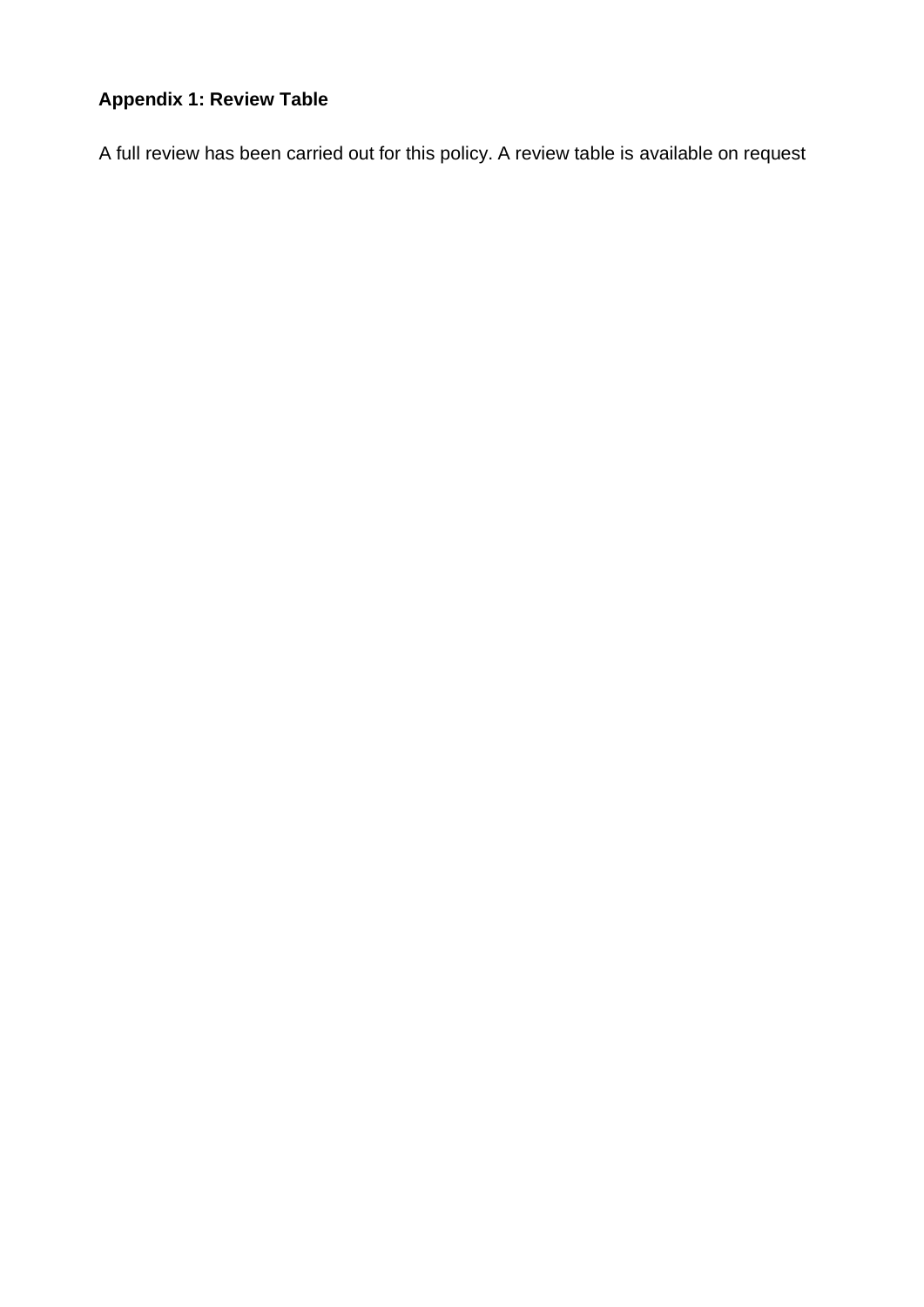#### <span id="page-15-0"></span>**Appendix 2: Responsibility Matrix – Policies, Procedures and Strategies**

The responsibility for this policy is shared between various Policy Groups, Lead Director/Officers, Working Groups and Committee members.

A full list of all responsible parties can be made available upon request.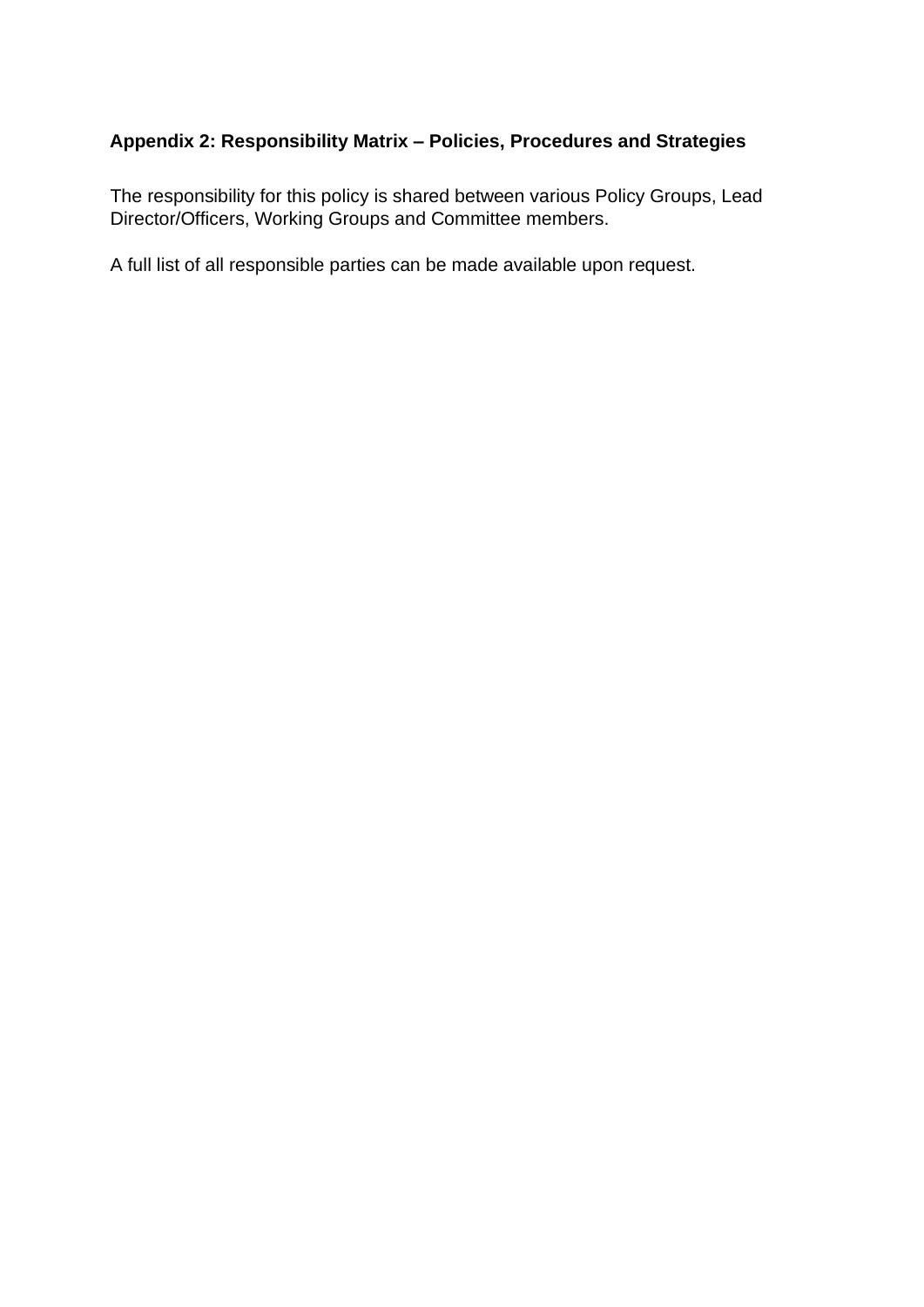#### <span id="page-16-0"></span>**Appendix 3: Equality Impact Assessment Form Section One – Screening**

Employees exercising their rights and entitlements under the regulations will suffer no detriment as a result.

The Screening element of the 'Equality Impact Assessment' is available on request.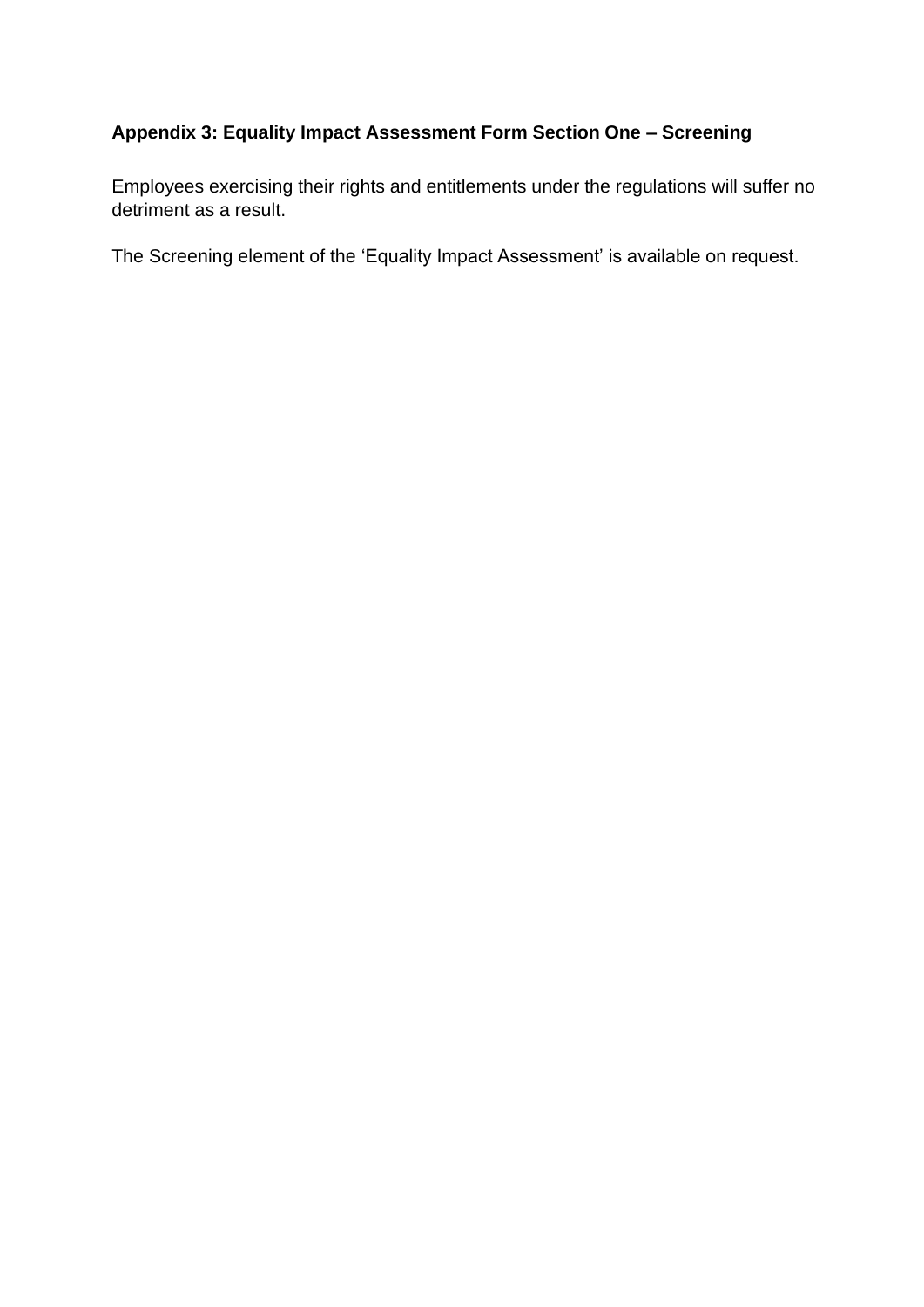#### <span id="page-17-0"></span>**Appendix 4: Equality Impact Assessment Form Section Two – Full Assessment**

Employees exercising their rights and entitlements under the regulations will suffer no detriment as a result.

A full 'Equality Impact Assessment' is available on request.